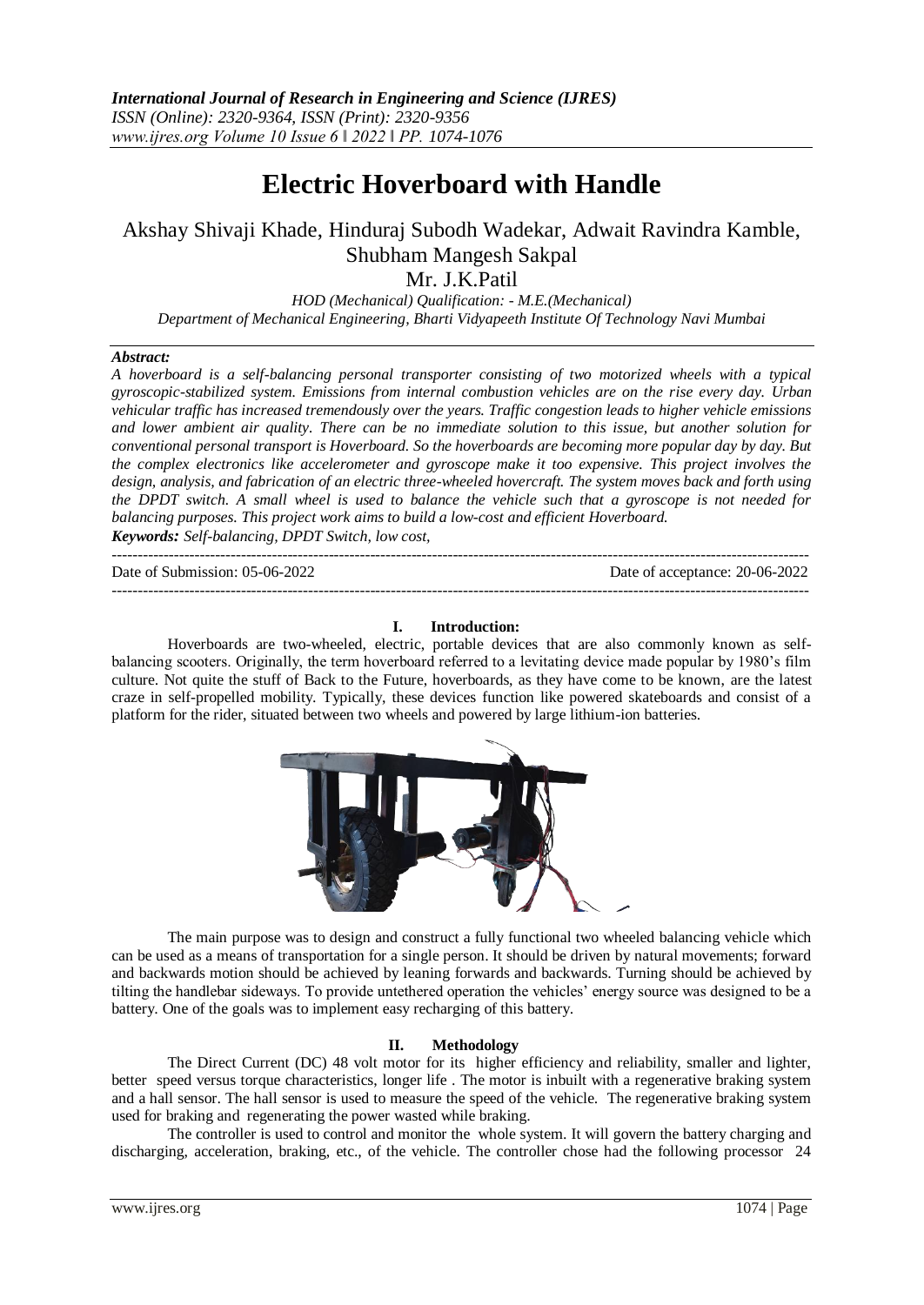Volts . It had the following parts Main control chip, Power supply, Input of hall signal, Governor, Circuit of driving motor. Current detection, Brake circuit, helping function, checking of voltage supply.



# **Design of Electric Hoverboard With Handle**

# **Literature Summary**

 The available methods for personal mobility were learned such as Kick scooter, Segway, Hover boards, Stand on scooters, Unicycle. There are rules and regulation for them followed in other countries.

 Currently the biggest disadvantage of EMCs is their higher price. Higher price could be compensated by lower operational costs.

 The Socio technical transition proves that the people are changing towards electric personal transporters.

 Many factors like the Demographic data, Health status, Mobility habits, Attitudes about Mobility scooters, Life quality were studied. Nearly 88% people were found normal with the Mobility scooters.

The feasibility of implementing it in the market were analyzed.

#### **PURPOSE OF STUDY:**

The main purpose was to design and construct a fully functional two wheeled balancing vehicle which can be used as a means of transportation for a single person. It should be driven by natural movements; forward and backwards motion should be achieved by leaning forwards and backwards. Turning should be achieved by tilting the handlebar sideways. To provide untethered operation the vehicles' energy source was designed to be a battery. One of the goals was to implement easy recharging of this battery.



#### **Component used**

# **Table 1:** Component used

| <b>Componets</b> | <b>Specifications</b> | Quantity | Cost       |
|------------------|-----------------------|----------|------------|
| Steel rod        | 9ft /16 gauge /340    |          | $3000/-$   |
| Tyre             | 4.10/3.50-4 30psi     |          | $3500/-$   |
| Metal sheet      | 4/3                   |          | $1200 -/-$ |